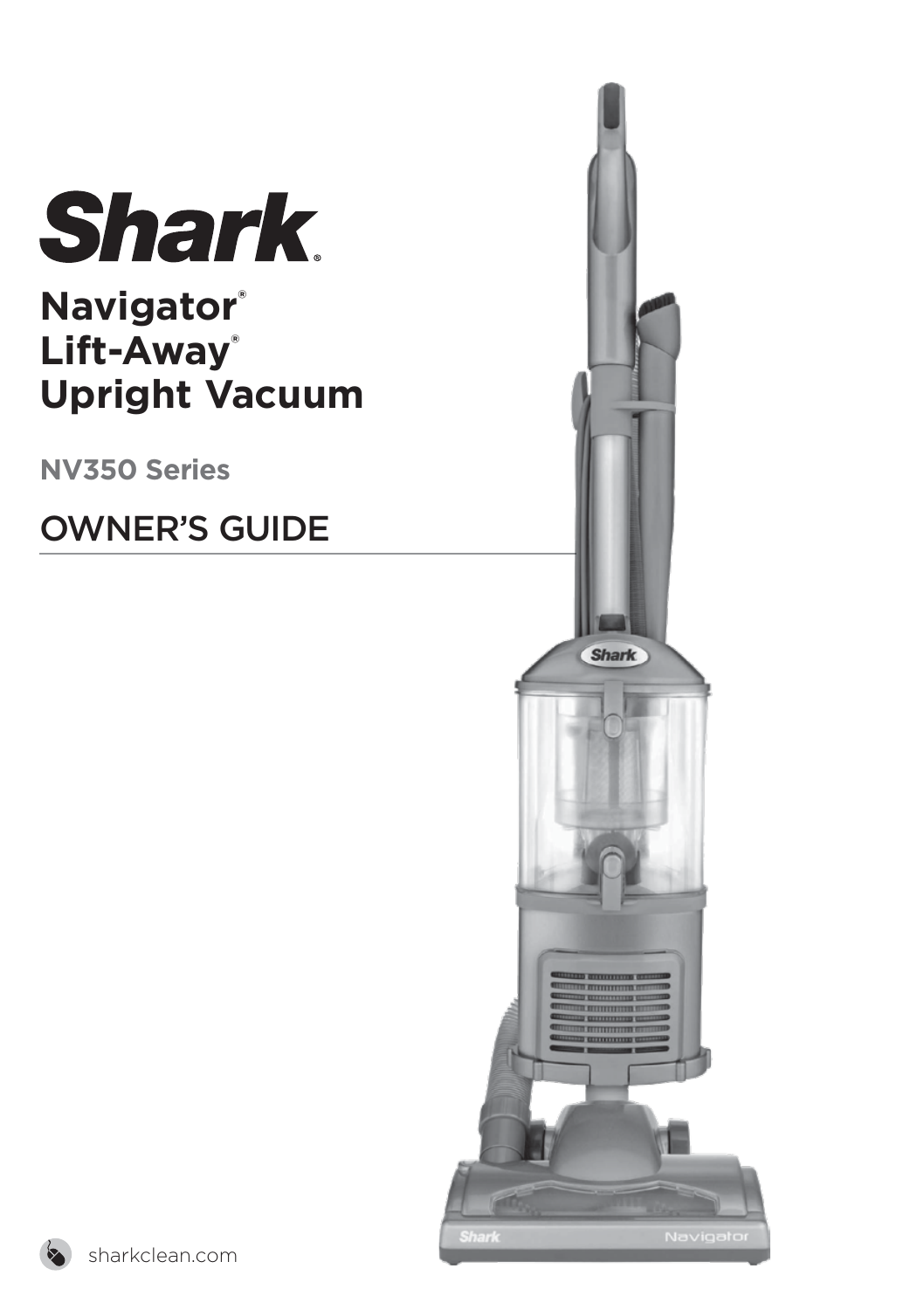## IMPORTANT SAFETY INSTRUCTIONS

**FOR HOUSEHOLD USE ONLY • PLEASE READ CAREFULLY BEFORE USE**

**If the plug does not fit fully into the outlet, reverse the plug. If it still does not fit, contact a qualified electrician. DO NOT force into outlet or try to modify to fit.**

## WARNING

**To reduce the risk of fire, electric shock, injury, or property damage:**

## GENERAL WARNINGS

- **1.** Your vacuum cleaner may consist of a motorized nozzle, wand, hose, and/ or vacuum pod. This device contains electrical connections, electrical wiring, and moving parts that potentially present risk to the user.
- **2.** Use only identical replacement parts.
- **3.** Carefully observe and follow the instructions provided below to avoid improper use of the appliance. **DO NOT** use the vacuum for any purpose other than those described in this manual.
- **4.** Before use, carefully inspect all parts for any damage. **DO NOT** use if any parts are damaged.
- **5.** The use of an extension cord is **NOT** recommended.
- **6.** This vacuum cleaner contains no serviceable parts.

## USE WARNINGS

- **7. DO NOT** allow the appliance to be used by children. Close supervision is necessary when used near children. This is not a toy.
- **8.** Always turn off the vacuum cleaner before connecting or disconnecting any motorized nozzles or other accessories.
- **9. DO NOT** handle plug or vacuum cleaner with wet hands.
- **10. DO NOT** use without filters in place.
- **11.** Only use Shark<sup>®</sup> branded filters and accessories. Failure to do so will also void the warranty.
- **12. DO NOT** damage the power cord:
	- **a) DO NOT** pull or carry vacuum cleaner by the cord or use the cord as a handle.
	- **b) DO NOT** unplug by pulling on cord. Grasp the plug, not the cord.
	- **c) DO NOT** run the vacuum cleaner over the power cord, close a door on the cord, pull the cord around sharp corners, or leave the cord near heated surfaces.
- **13. DO NOT** put any objects into nozzle or accessory openings. **DO NOT** use with any opening blocked; keep free of dust, lint, hair, and anything that may reduce airflow.
- 14. DO NOT use if nozzle or accessory airflow is restricted. If the air paths or the motorized floor nozzle become blocked, turn the vacuum cleaner off and unplug from electrical outlet. Remove all obstructions before you plug in and turn on the unit again.
- **15.** Keep nozzle and all vacuum openings away from hair, face, fingers, uncovered feet, or loose clothing.
- **16. DO NOT** use if vacuum cleaner is not working as it should, or has been dropped, damaged, left outdoors, or dropped into water.
- **17.** Use extra care when cleaning on stairs.
- **18. DO NOT** leave the vacuum cleaner unattended while plugged in.
- **19.** When powered on, keep the vacuum cleaner moving over the carpet surface at all times to avoid damaging the carpet fibers.
- **20. DO NOT** place vacuum cleaner on unstable surfaces such as chairs or tables.
- 21. Your Shark<sup>®</sup> vacuum may not be designed to stand up on its own. When taking a break from cleaning, you may need to lean it against furniture or a wall, or lay it flat on the floor. Using the vacuum for an application where the unit lacks stability may result in personal injury.
- **22. DO NOT** use to pick up:
	- **a)** Liquids
	- **b)** Large objects
	- **c)** Hard or sharp objects (glass, nails, screws, or coins)
	- **d)** Large quantities of dust (drywall dust, fireplace ash, or embers). **DO NOT** use as an attachment to power tools for dust collection.
	- **e)** Smoking or burning objects (hot coals, cigarette butts, or matches)
	- **f)** Flammable or combustible materials (lighter fluid, gasoline, or kerosene)
	- **g)** Toxic materials (chlorine bleach, ammonia, or drain cleaner)
- **23. DO NOT** use in the following areas:
	- **a)** Poorly lit areas
- **b)** Wet or damp surfaces
- **c)** Outdoor areas
- **d)** Spaces that are enclosed and may contain explosive or toxic fumes or vapors (lighter fluid, gasoline, kerosene, paint, paint thinners, mothproofing substances, or flammable dust)
- **24.** Turn off all controls before plugging in or unplugging the vacuum.
- **25.** Unplug from electrical outlet when not in use and before any maintenance or cleaning.
- **26.** Hand wash with water only. Washing with cleaning chemicals could damage the unit.
- **27.** During cleaning or routine maintenance, **DO NOT** cut anything other than hair, fibers, or string wrapped around the brushroll.
- **28.** Allow all filters to air-dry completely before replacing in the vacuum to prevent liquid from being drawn into electric parts.
- 29. Make sure the dust cup and all filters are in place after routine maintenance.
- **30.** If provided, secure the power cord around the two cord hooks during storage.

**To reduce the risk of electric shock, this appliance has a polarized plug (one blade is wider than the other). This plug will fit in a polarized outlet only one way. If the plug does not fit fully in the outlet, reverse the plug. If it still does not fit, contact a qualified electrician to install the proper outlet. Do not change the plug in any way.**

## SAVE THESE INSTRUCTIONS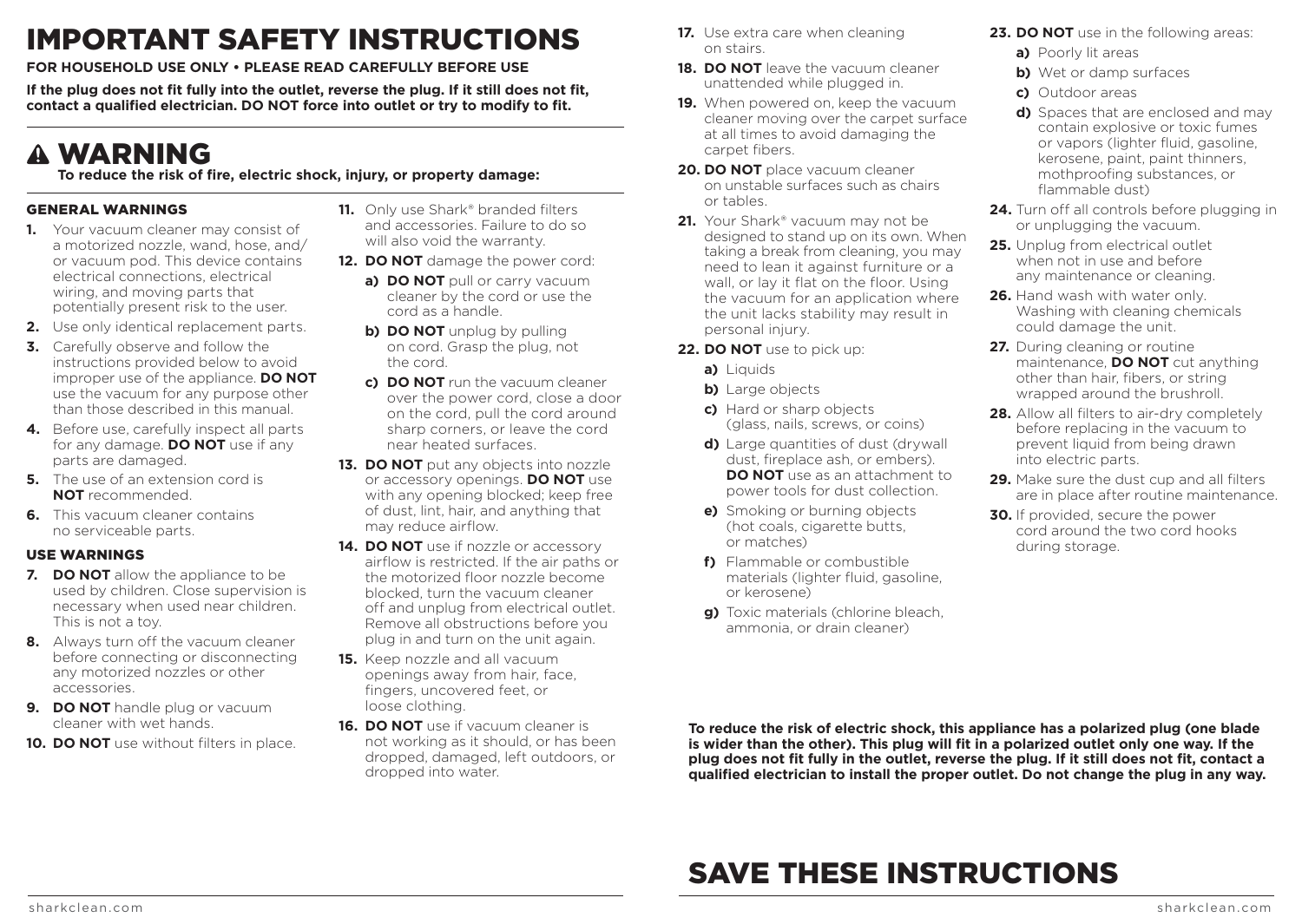### **Thank vou** for purchasing the Shark<sup>®</sup> Navigator® Lift-Away®

## **Getting Started**



#### **REGISTER YOUR PURCHASE**

registeryourshark.com

Scan QR code using mobile device.

TIP: You can find the model number on the rating label located on the back of your unit.

TIP: You can locate the date code on one of the prongs of the power cord plug.

#### **THIS MANUAL COVERS MODEL NUMBERS:**

NV351 **NV351WM1 NV352 NV352B NV353** 

## Model Number: The Contract of the Contract of the Contract of the Contract of the Contract of the Contract of the Contract of the Contract of the Contract of the Contract of the Contract of the Contract of the Contract of Date Code: National Code: National Code: National Code: National Code: National Code: National Code: National Code: National Code: National Code: National Code: National Code: National Code: National Code: National Code: N

Date of Purchase (Keep receipt):

Store of Purchase:

### **TECHNICAL SPECIFICATIONS**

**RECORD THIS INFORMATION** 

| Voltage: | 120V, 60Hz |
|----------|------------|
| Watts:   | 1200W      |
| Amps:    | 10 A       |

#### PLEASE READ CAREFULLY AND KEEP FOR **FUTURE REFERENCE.**

This Owner's Guide is designed to help you get a complete understanding of your new Shark Vacuum



- a Handle with Stretch Hose
- **b** Accessory Holder
- $c$  Wand
- d Detachable Canister
- **e** Motorized Floor Nozzle



#### **ACCESSORIES:**

#### **CREVICE TOOL**

Reach deep into narrow spaces and clean between cushions, under radiators and baseboards, and in hard-to-reach crevices and corners. (Fig. 1)

#### **DUSTING RRUSH**

Dust shelves, lampshades, window blinds, books, furniture, and other upholstered household items. (Fig. 2)

#### **ACCESSORY HOI DER**

Designed to hold the crevice tool and dusting brush for quick access. (Fig. 3)

#### **UPHOLSTERY TOOL**

Picks up pet hair and large debris on mattresses. couches curtains and other delicate fabrics  $(Fig. 4)$ 

#### **PET POWER BRUSH**

This unique tool was engineered for fast and easy removal of pet hair and ground-in dirt from carpeted stairs and upholstery. (Fig. 5)

NOTE: There are a variety of accessories that are compatible with this vacuum series. The top flap of your box shows the select accessories that are included with your model.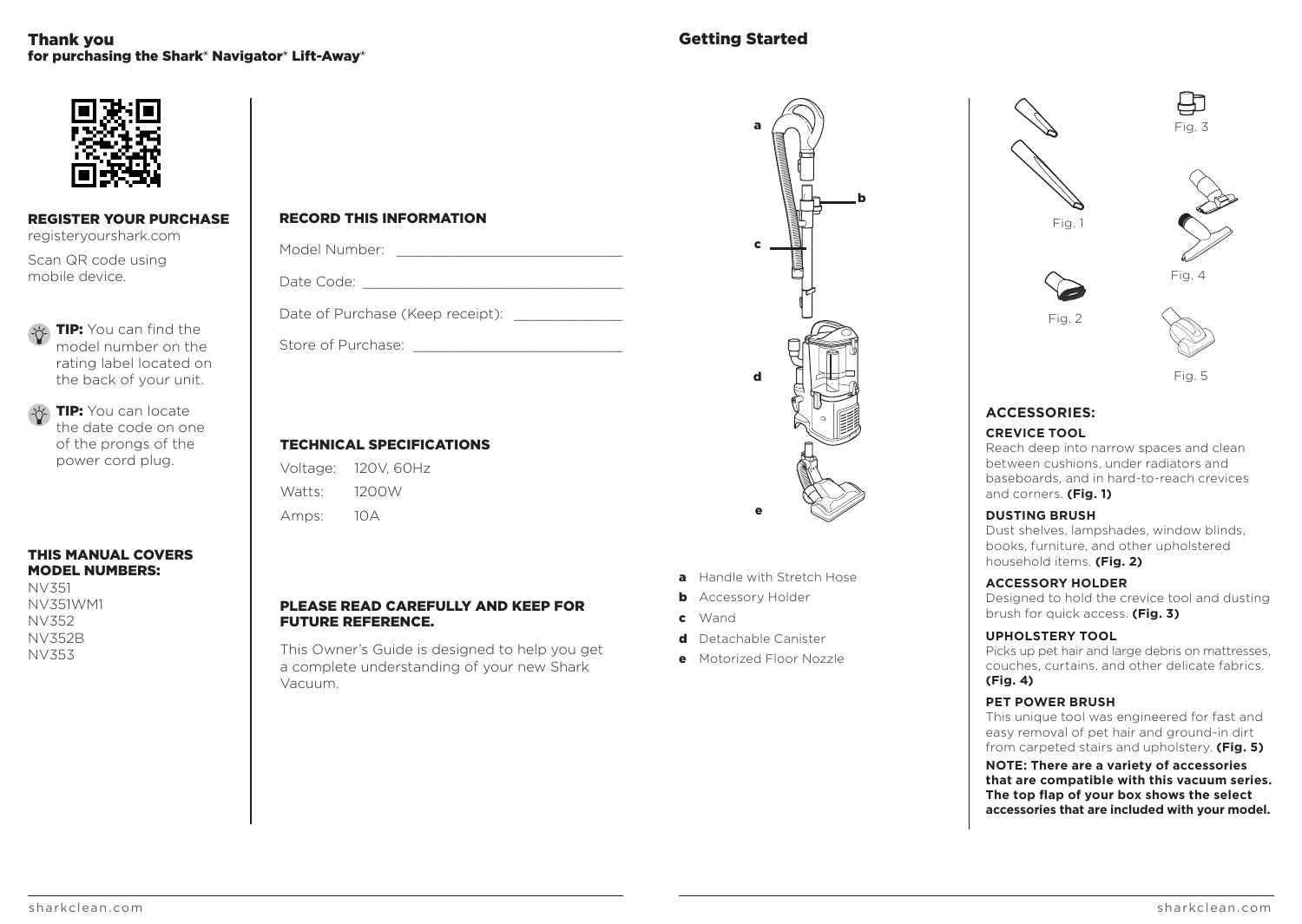**Use your Shark Navigator® Lift-Away® in upright mode, or lift away the canister to clean hard-to-reach areas above the floor.**

Fig. 6 Fig. 7

**b** / 니스 c **Upper Cord Clip**

Fig. 8 Fig. 9 Fig. 10

#### 1 **UPRIGHT MODE**

 Upright vacuuming for cleaning both floors and carpets. **(Fig. 6)** 

#### 2 **LIFT-AWAY® MODE**

 Lift off the canister to clean hard-to-reach areas. **(Fig. 7)**

#### **ASSEMBLING YOUR VACUUM**

Upright Mode

- 1 Place the floor nozzle on a level surface.
- 2 Align the detachable canister over the tube on the floor nozzle. Lower the canister onto the floor nozzle until it clicks securely into place. **(Fig. 8)**
- 3 Insert the wand into the tube on the back of the canister, pressing until it clicks securely into place.
- 4 Slide the accessory holder **(a)** (positioned opposite the upper cord clip), over the wand. Align the tab with the groove and push down. **(Fig. 10)**
- 5 Push the handle **(b)** onto the top of the wand until it clicks into place. **(Fig. 10)**
- 6 Insert the end of the stretch hose **(c)** into the connector on the back of the canister. **(Fig. 10)**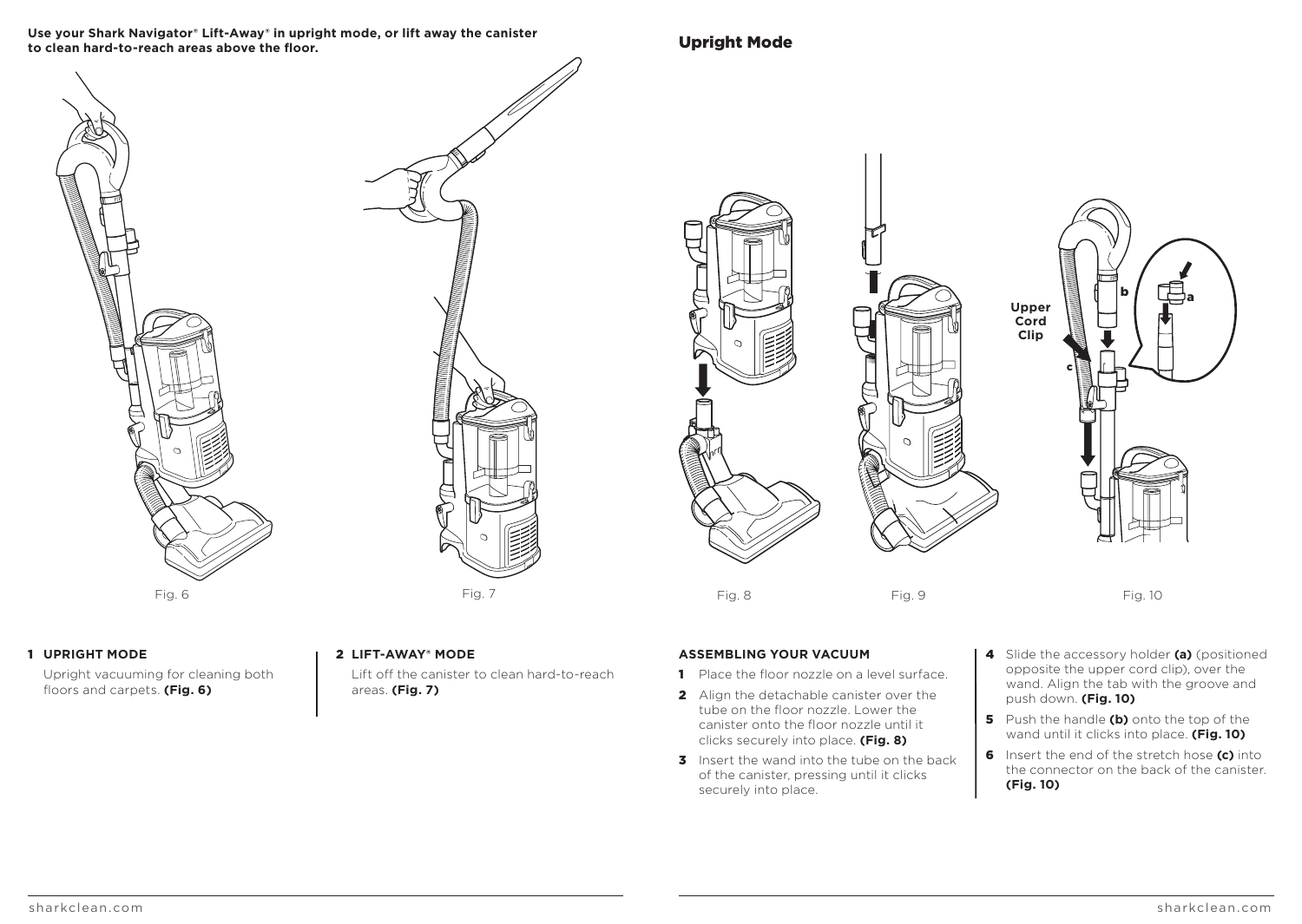

suction release collar to reduce suction for easier push and pull on thick carpets and area rugs.

Fig. 11 Fig. 12

### **POWER CORD:**

- 1 Rotate the upper cord clip to quickly release the power cord.
- 2 Secure the power cord by wrapping it around the cord clips **(a)**. **(Fig. 11)**

#### **SETTINGS:**



3 **Press** the selector switch **(b)** to Setting I to vacuum bare floors (straight suction only) or to Setting II to engage the brushroll (for vacuuming carpets and rugs). **(Fig. 11)**

**Brushroll Indicator Light: The brushroll** indicator light **(c)** will illuminate green when the brushroll is on, or red if there is a blockage or jam. **(Fig. 11)** This feature is designed to protect the brushroll. See Checking for Blockages on page **19**.

#### 4 To activate the brushroll, step lightly on the floor nozzle, then tilt the handle back. **(Fig. 12)**

**NOTE:** The brushroll will not spin unless the nozzle is flat against the floor and the handle is tilted back.

- **5** Increase or decrease suction power by adjusting the suction release collar **(d)** on the handle. **(Fig. 11)** If the vacuum seems difficult to push or pull or if it is lifting up area rugs, reduce suction by rotating the collar counterclockwise. To increase suction and to vacuum floors rotate the collar clockwise.
- 6 Empty dust cup after vacuuming and periodically during use when it appears full. (See Maintenance section for instructions.)
- **7** When you are finished vacuuming, move the switch to the Off position.

## Lift-Away® Mode

#### **Use the handle on top of the dust cup to easily lift and carry the canister.**

Handle Release button **(a)** and lift the handle out of the wand. To clean with longer reach, press the Wand Release button and lift off the wand. **(Fig. 14) 3** Attach desired accessory onto the end of either the wand or the handle. 4 Move the selector switch to Setting I (Bare Floor) for above-floor cleaning.

Fig. 13 Fig. 14



 $\Omega$  -Adjust the suction release collar to reduce suction for easier push and pull on thick carpets and area rugs. **Suction Release Collar a**

Fig. 15

- 1 Press the Lift-Away button **(b)**, then lift the canister off the floor nozzle. **(Fig. 13)** 2 To clean with the handle, press the **1** Press the handle release button to detach the handle or press the wand release button to detach the wand.
	- 2 Attach desired accessory onto the end of either the wand or the handle. **(Fig. 15)**
	- **3** Move the selector switch to Setting I for above-floor cleaning.

sharkclean.com sharkclean.com

## Above-Floor Cleaning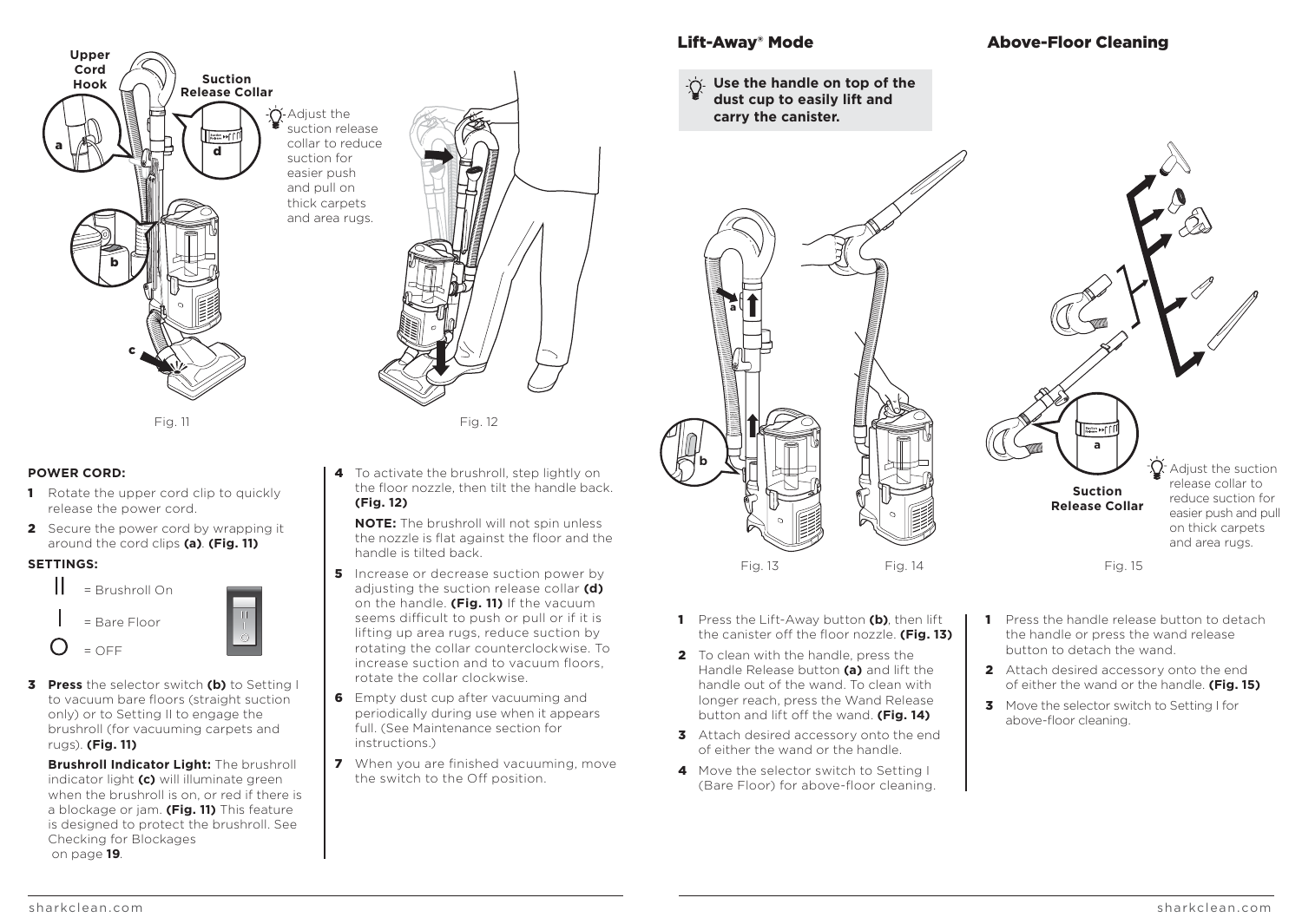## Lift-Away® Cleaning with Floor Nozzle

Storage



Fig. 16

- 1 Press the Lift-Away button and lift off the canister.
- 2 Attach the floor nozzle onto the end of the wand. **(Fig. 16)**
- 3 Move the selector switch to Setting I to turn on power.

**NOTE:** The brushroll will not spin in Lift-Away mode.



1 Attach canister to floor nozzle to go into

2 Rotate the upper cord clip to its upright position and coil the power cord loosely around the two clips. Clip the plug onto

**3** Store the dusting brush and the crevice tool on the mounts on the accessory

4 Store your vacuum cleaner safely in a cool. dry area where it will not be a hazard, will not be damaged, and will not cause damage

 **NOTE:** Empty dust cup after cleaning and prior to storing. (See Maintenance section

the cord to secure. **(Fig. 17)**

to anyone or anything.

for instructions.)

upright mode.

holder.

**Maintenance** 

| <b>COMPONENT</b>         | <b>MAINTENANCE SCHEDULE</b>                        |
|--------------------------|----------------------------------------------------|
| <b>1</b> Dust Cup        | Empty each time you vacuum.                        |
| 2 Pre-Motor Foam Filter  | Rinse and air-dry every 3 months under normal use. |
| 3 Pre-Motor Felt Filter  | Rinse and air-dry every 3 months under normal use. |
| 4 Post-Motor HEPA Filter | Clean once every 2 years or as needed.             |



#### **Emptying The Dust Cup**

The dust cup needs to be emptied each time you vacuum and periodically during cleaning, when the dust cup appears full.

- **1** Remove the dust cup by lifting the side latches. **(Fig. 18)**
- 2 Hold the dust cup over a trash receptacle and press the bottom door release button. **(Fig. 19)** Tap gently to empty contents. Press the door shut again until it clicks into place.
- 3 If needed, turn the dust cup upside down over the trash receptacle and press the top door release button. **(Fig. 20)** Tap gently to remove contents.
- 4 Replace the dust cup on top of the canister. Hook the two latches onto the tabs on the sides of the dust cup and push down to lock.

#### **Cleaning The Pre-Motor Filters**

- 1 Remove the dust cup.
- 2 Pull the 2 filters out from the top of the canister. **(Fig. 21)**
- **3** Rinse the filters thoroughly in lukewarm water until the water runs clear.

**NOTE:** Filter material will discolor over time. This is normal, and will not affect performance.

- 4 Squeeze out excess water and let air-dry for at least 24 hours before replacing. **DO NOT** use a hair dryer or other heating methods to dry.
- **5** Reinsert the felt filter first, then the foam filter.
- 6 Replace the dust cup.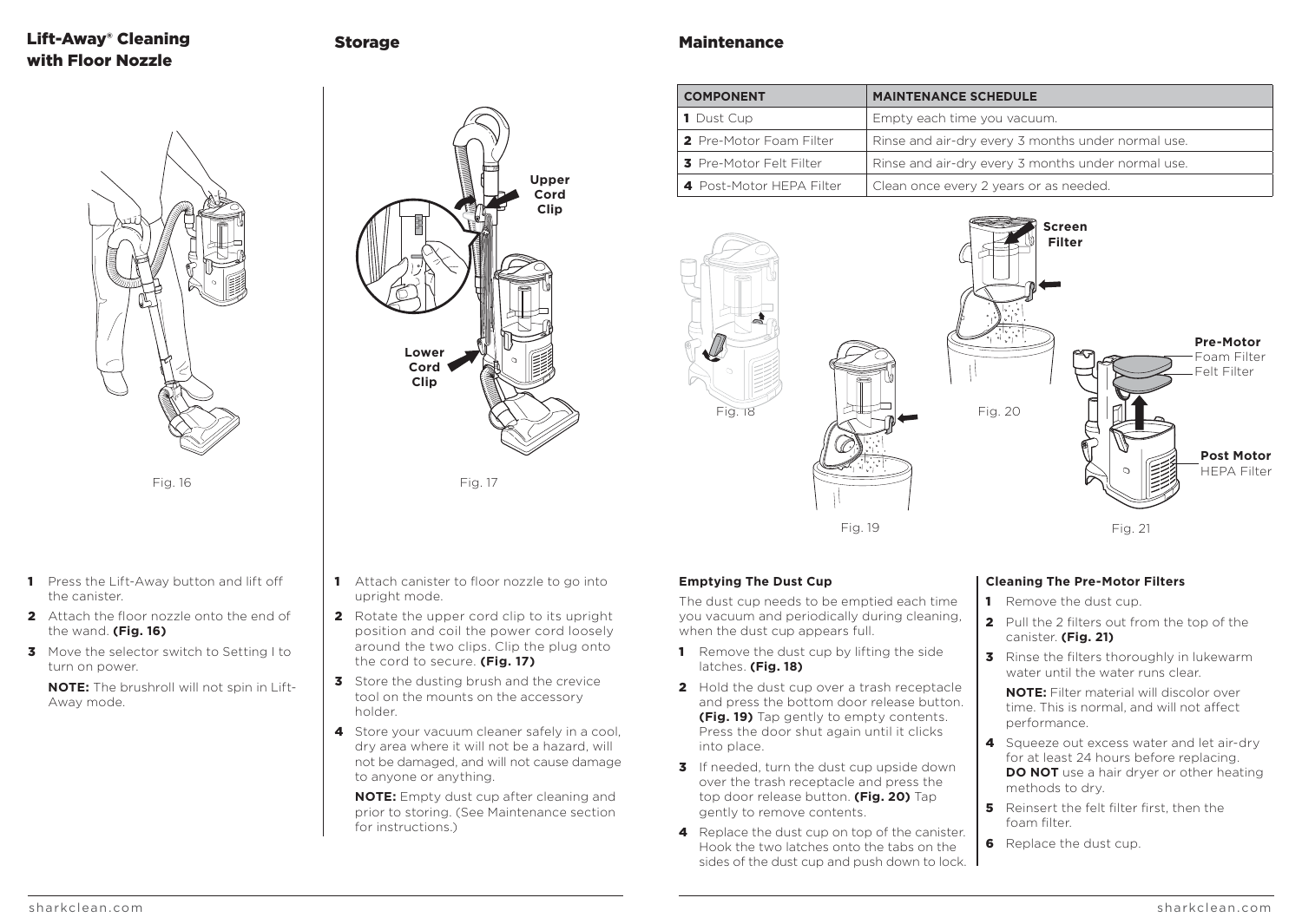

Fig. 22



#### **Cleaning The Post-Motor HEPA Filter**

- 1 To access the HEPA filter, lift the tab on the filter cover and remove the cover. **(Fig. 22)**
- 2 Pull the HEPA filter straight out.
- 3 Turn the filter over so that the dirty side is on the bottom. Tap it vigorously against the inside of a trash receptacle to knock off any dust. **(Fig. 23)**
- 4 With the dirty side down, rinse the HEPA filter with lukewarm tap water until the water runs clear. **(Fig. 24)**
- 5 Allow the filter to air-dry for 24 hours. **DO NOT** use a hair dryer or other heating methods to dry.
- 6 When the HEPA filter is completely dry, reinstall it.
- **7** Replace the cover by inserting the two tabs into the holes at the top and then swinging the cover down until it clicks into place.



#### **CLEANING THE BRUSHROLL**

When your brushroll needs cleaning or locks onto an object, it will automatically shut down. The indicator light will illuminate red, warning you to turn off the vacuum and clear the blockage immediately. The light will reset once the blockage has been cleared and power has been cycled on or off, or the vacuum has been locked in the upright position.

- 1 Detach the motorized floor nozzle from the canister.
- 2 Inspect the airway and the brushroll. Remove any debris buildup. With scissors, carefully cut away any fibers or hair wrapped around the brushroll. Avoid damaging or cutting the bristles. **(Fig. 25)**



Fig. 27

#### **Cleaning The Pet Power Brush**

- 1 Slide the locking latch **(a)** forward and lift off the brushroll housing. **(Fig. 26)**
- **2** Carefully remove any blockage or debris. Use scissors to cut away any hair or string wrapped around the brushroll.
- 3 To reassemble, insert the tabs on the front edge of the brushroll housing into the matching holes in the top half and tilt it back down until it clicks into place. **(Fig. 27)**

**Make sure you are working in a well-lit area and use a flashlight to help search for blockages.**







### **Checking For Blockages**

Blockages may cause your vacuum to overheat and shut down. To prevent this from happening, check potential blockage areas after heavy use, or if you detect a loss of suction or poor cleaning performance.

1 **Dust Cup** 

Dust cup may be full. Empty dust cup.

#### 2 **Pre-Motor & Post-Motor Filters**

 Pre-motor filters require washing every 3 months for optimum performance. The post-motor HEPA filter needs to be washed every 2 years.

Ensure that all the filters are clean.

#### 3 **Accessories**

• Check intake openings in all accessories.

#### 4 **Hose and Connections to Vacuum**

- Detach the stretch hose from the back of the canister by squeezing the tabs together and pulling up. **(Fig. 28)**  Straighten out the hose and look inside for blockages.
- Remove the dust cup and wand and detach the canister from the motorized floor nozzle. Check all openings for any blockages. **(Fig. 29)**

#### 5 **Motorized Floor Nozzle**

• Detach the hose from the motorized floor nozzle. Pull the bottom of the hose out of the connector, and release the top of the hose by squeezing the tabs together. Check the hose and the openings for blockages. **(Fig. 30)**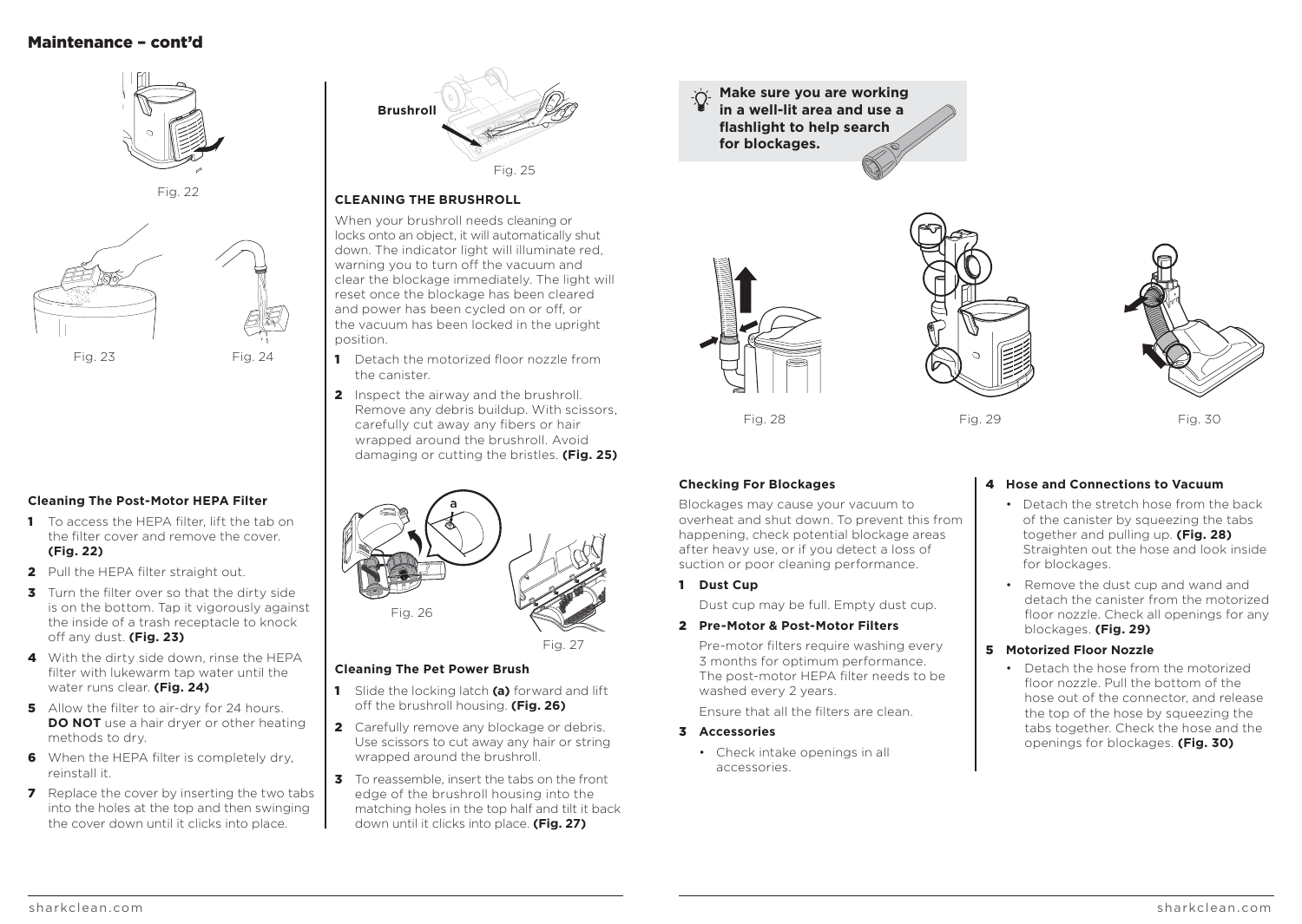## Troubleshooting Guide

| <b>PROBLEM</b>                                                              | <b>POSSIBLE REASONS &amp; SOLUTIONS</b>                                                                                                                                                                                                                                                                                                                                                                                                                                                                                                                                                                                                  |
|-----------------------------------------------------------------------------|------------------------------------------------------------------------------------------------------------------------------------------------------------------------------------------------------------------------------------------------------------------------------------------------------------------------------------------------------------------------------------------------------------------------------------------------------------------------------------------------------------------------------------------------------------------------------------------------------------------------------------------|
| Vacuum is not<br>picking up dirt.                                           | Check filters to see if they need cleaning. Follow instructions for rinsing<br>and drying the filters before reinserting back into the vacuum. (See<br>Maintenance sections for instructions.)<br>Dust cup may be full; empty dust cup.<br>Check hose and hose connections for blockages; clear blockages if required.<br>If dust cup is empty, and attachment inlets are clear, check for other<br>blockages. (See Checking for Blockages for instructions.)                                                                                                                                                                            |
| Vacuum lifts area<br>rugs (lightweight,<br>movable rugs).                   | Suction is powerful. Take care when vacuuming area rugs or rugs with<br>delicately sewn edges. Rotate the suction release collar on the handle<br>counterclockwise to decrease suction power.<br>Move the selector switch to Setting I (Bare Floor) to disengage the<br>brushroll.                                                                                                                                                                                                                                                                                                                                                       |
| Airflow is<br>restricted. No<br>suction or light<br>suction.                | Check filters to see if they need cleaning. Follow instructions for rinsing<br>and drying the filters before reinserting back into the vacuum.<br>Dust cup may be full; empty dust cup.<br>Check hose, hose connections, nozzles, and accessories for blockages;<br>clear blockages if required.<br>Rotate the suction release collar on the handle clockwise to increase<br>suction power.<br>If dust cup is empty, and attachment inlets are clear, check for other<br>blockages.                                                                                                                                                      |
| <b>Brushroll does</b><br>not spin.                                          | Immediately turn off and unplug vacuum, disconnect the nozzle, and<br>remove any blockages before reconnecting and turning vacuum back on.<br>Step lightly on the floor nozzle and tilt the handle back to engage the<br>brushroll.<br>Move the selector switch to Setting II (Brushroll On).                                                                                                                                                                                                                                                                                                                                            |
| <b>Vacuum turns</b><br>off on its own or<br>indicator light<br>flashes red. | This vacuum cleaner is equipped with a motor protective thermostat. If<br>your vacuum overheats, the thermostat will automatically turn the suction<br>motor off. Perform the following steps to restart the thermostat:<br>1. Turn vacuum off and unplug it.<br>2. Empty dust cup and clean filters.<br>3. Check for blockages in hose, accessories, and inlet openings.<br>4. Allow unit to cool for a minimum of 45 minutes.<br>5. Plug in vacuum and restart by moving the selector switch to Setting I<br>(Bare Floor).<br><b>NOTE:</b> If vacuum still does not start, visit <b>sharkclean.com/support</b><br>for additional help. |

**To purchase replacement parts, please visit sharkaccessories.com or contact Customer Service.**

# **Shark NINJA**

### FIVE (5) YEAR LIMITED WARRANTY

The Five (5) Year Limited Warranty applies to purchases made from authorized retailers of **SharkNinja Operating LLC.** Warranty coverage applies to the original owner and to the original product only and is not transferable.

SharkNinja warrants that the unit shall be free from defects in material and workmanship for a period of five (5) years from the date of purchase when it is used under normal household conditions and maintained according to the requirements outlined in the Owner's Guide, subject to the following conditions and exclusions:

#### What is covered by this warranty?

- 1. The original unit and/or non-wearable components deemed defective, in SharkNinja's sole discretion, will be repaired or replaced up to five (5) years from the original purchase date.
- 2. In the event a replacement unit is issued, the warranty coverage ends six (6) months following the receipt date of the replacement unit or the remainder of the existing warranty, whichever is later. SharkNinja reserves the right to replace the unit with one of equal or greater value.

#### What is not covered by this warranty?

- 1. Normal wear and tear of wearable parts (such as foam filters, HEPA filters, pads, etc.), which require requiar maintenance and/or replacement to ensure the proper functioning of your unit, are not covered by this warranty. Replacement parts are available for purchase at **sharkaccessories.com**.
- 2. Any unit that has been tampered with or used for commercial purposes.
- 3. Damage caused by misuse (e.g., vacuuming up water or other liquids), abuse, negligent handling, failure to perform required maintenance (e.g., not cleaning the filters), or damage due to mishandling in transit.
- 4. Consequential and incidental damages.
- 5. Defects caused by repair persons not authorized by SharkNinja. These defects include damages caused in the process of shipping, altering, or repairing the SharkNinja product (or any of its parts) when the repair is performed by a repair person not authorized by SharkNinja.
- 6. Products purchased, used, or operated outside North America.

#### How to get service

If your appliance fails to operate properly while in use under normal household conditions within the warranty period, visit **sharkclean.com/support** for product care and maintenance self-help. Our Customer Service Specialists are also available at **1-800-798-7398** to assist with product support and warranty service options, including the possibility of upgrading to our VIP warranty service options for select product categories.

SharkNinja will cover the cost for the customer to send in the unit to us for repair or replacement. A fee of \$24.95 (subject to change) will be charged when SharkNinja ships the repaired or replacement unit.

#### How to initiate a warranty claim

You must call **1-800-798-7398** to initiate a warranty claim. You will need the receipt as proof of purchase. A Customer Service Specialist will provide you with return and packing instruction information.

#### How state law applies

This warranty gives you specific legal rights, and you also may have other rights that vary from state to state. Some states do not permit the exclusion or limitation of incidental or consequential damages, so the above may not apply to you.